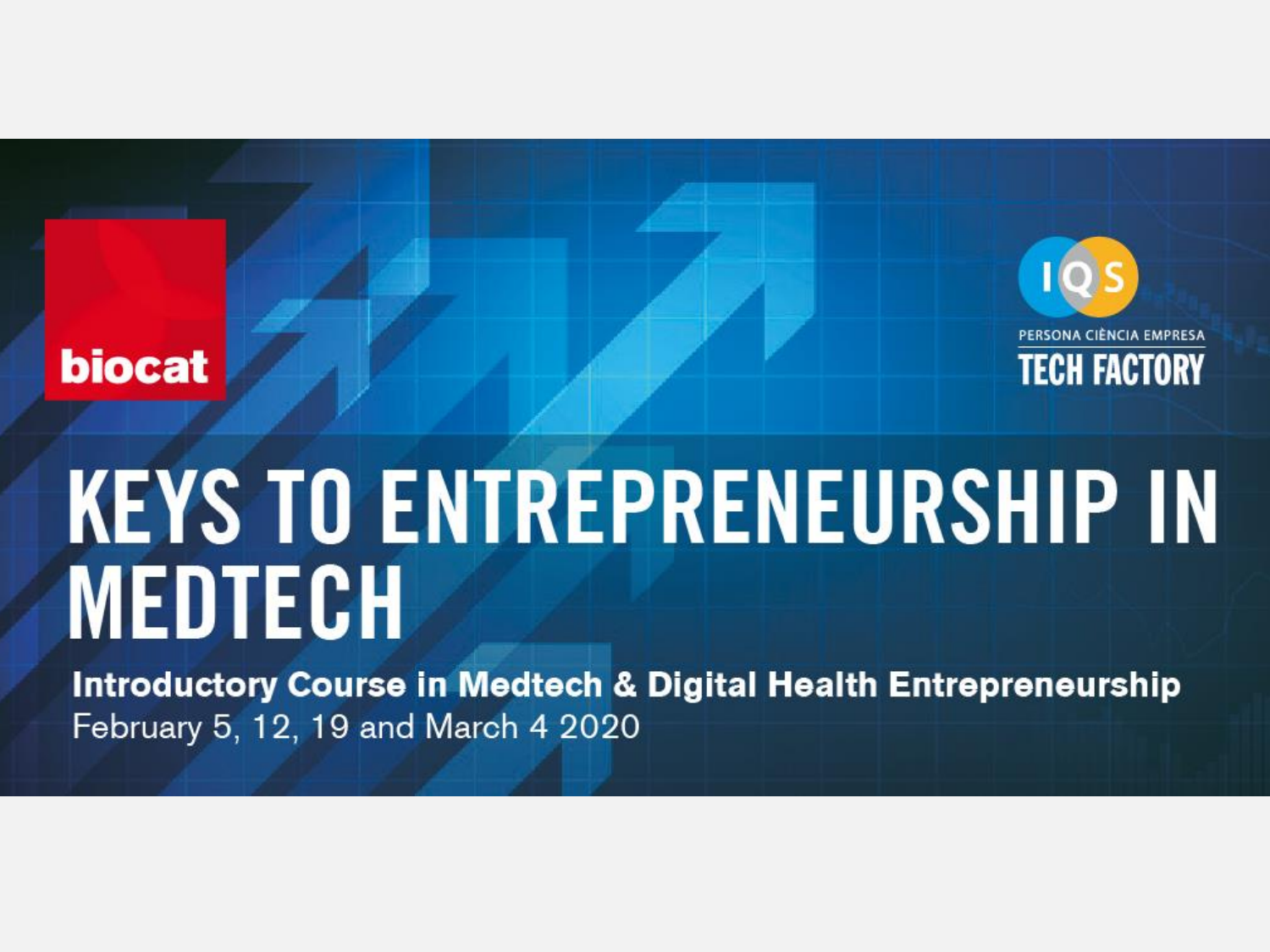# Find out the personal experience of entrepreneurs at the helm of innovative companies?

"Successful entrepreneurs in medical technology share their personal experience, the passion for entrepreneurship, to start a project and to create value for society. Get to know first hand the successes, failures, problems and satisfactions that entails undertaking in medtech. "

Jordi Naval – CEO Biocat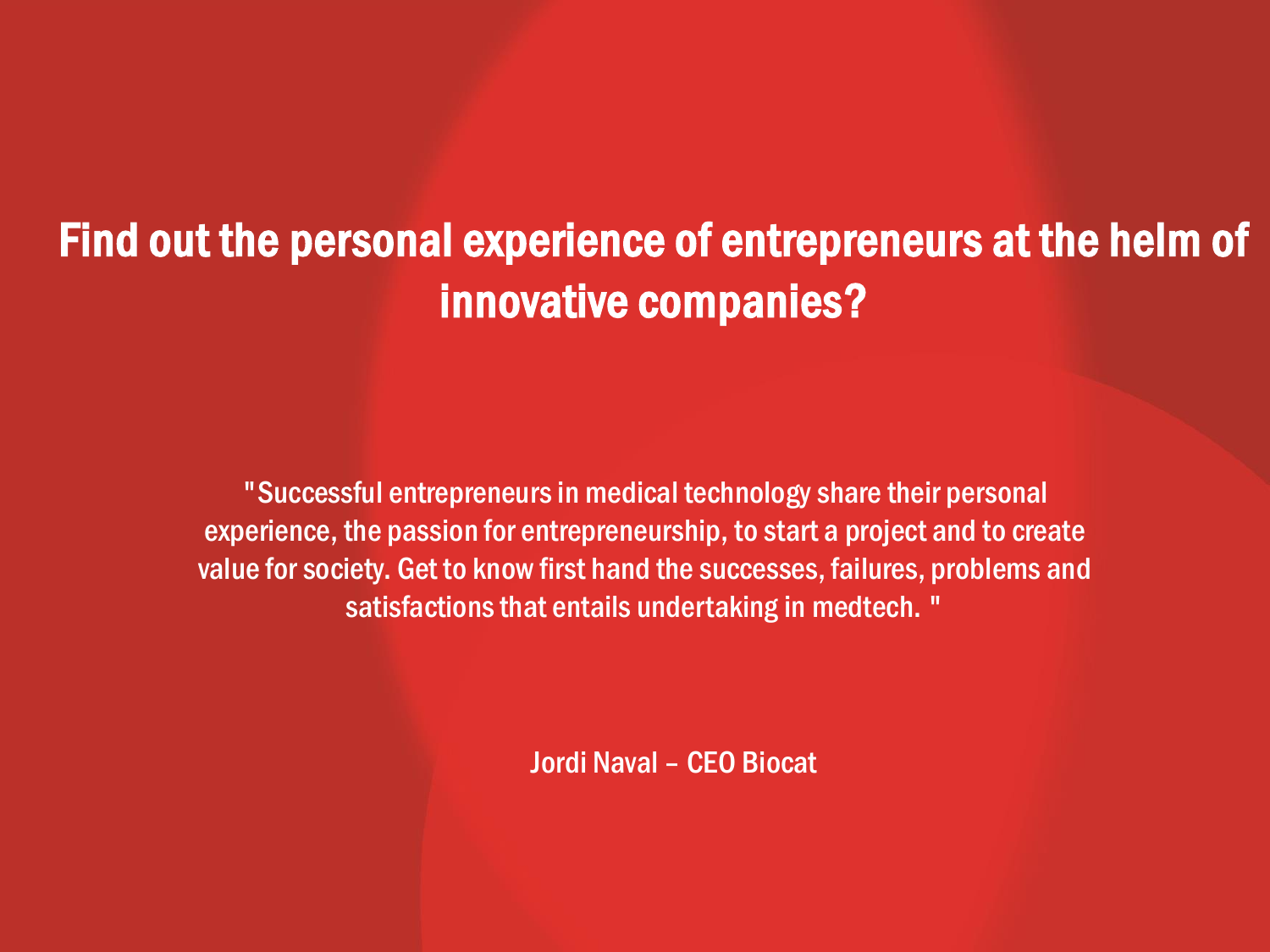

# Keys to Entrepreneurship in Medtech and Digital Health is aimed to:

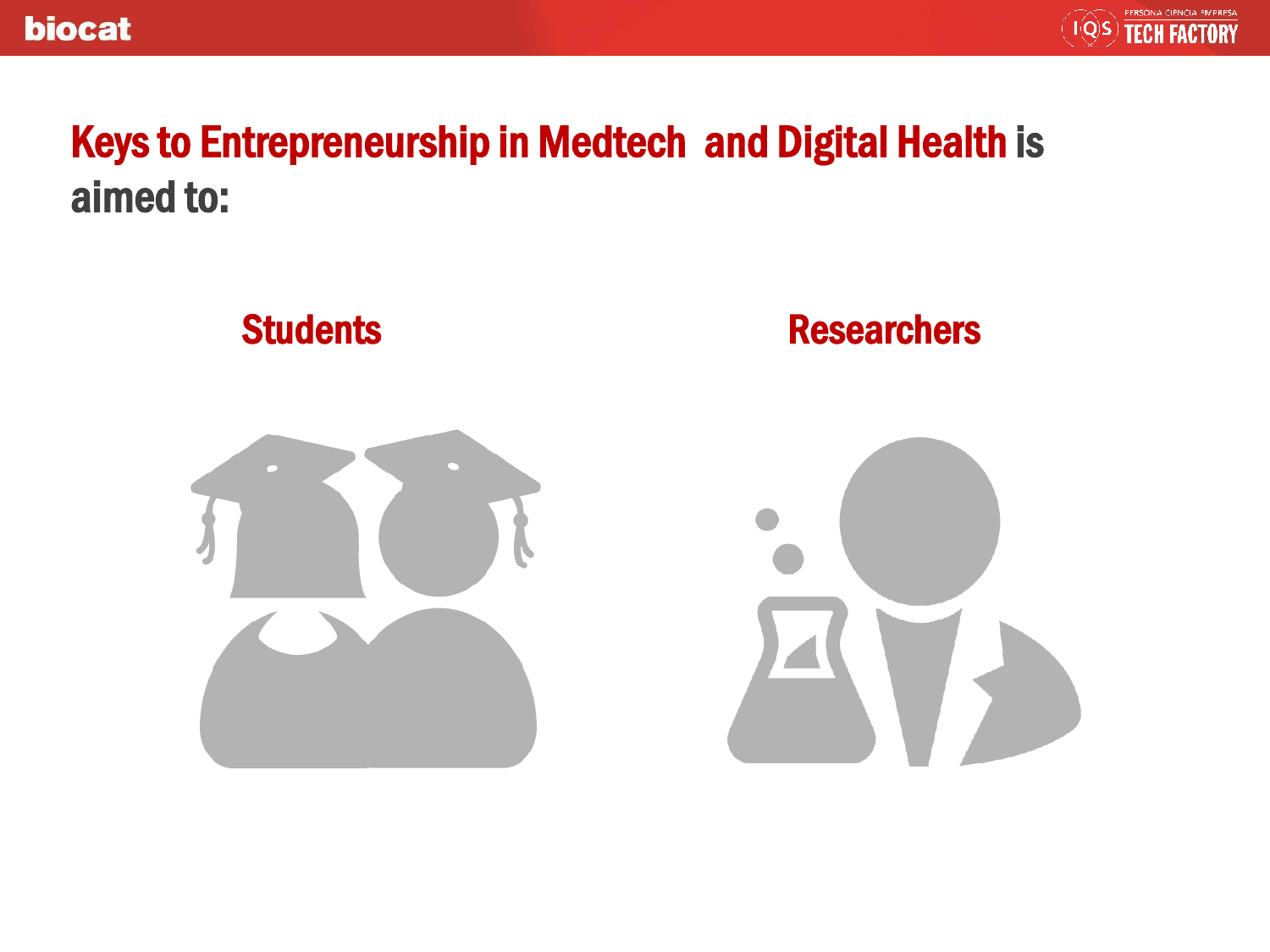

# Main Goal:

Showcase the personal experience of some of the leading medical technology and digital health entrepreneurs in Catalonia at the forefront of innovative and international companies.

Introduce entrepreneurs who will explain the successes, the failures, the problems and the satisfactions that undertake entrepreneurship in medtech and digital health.



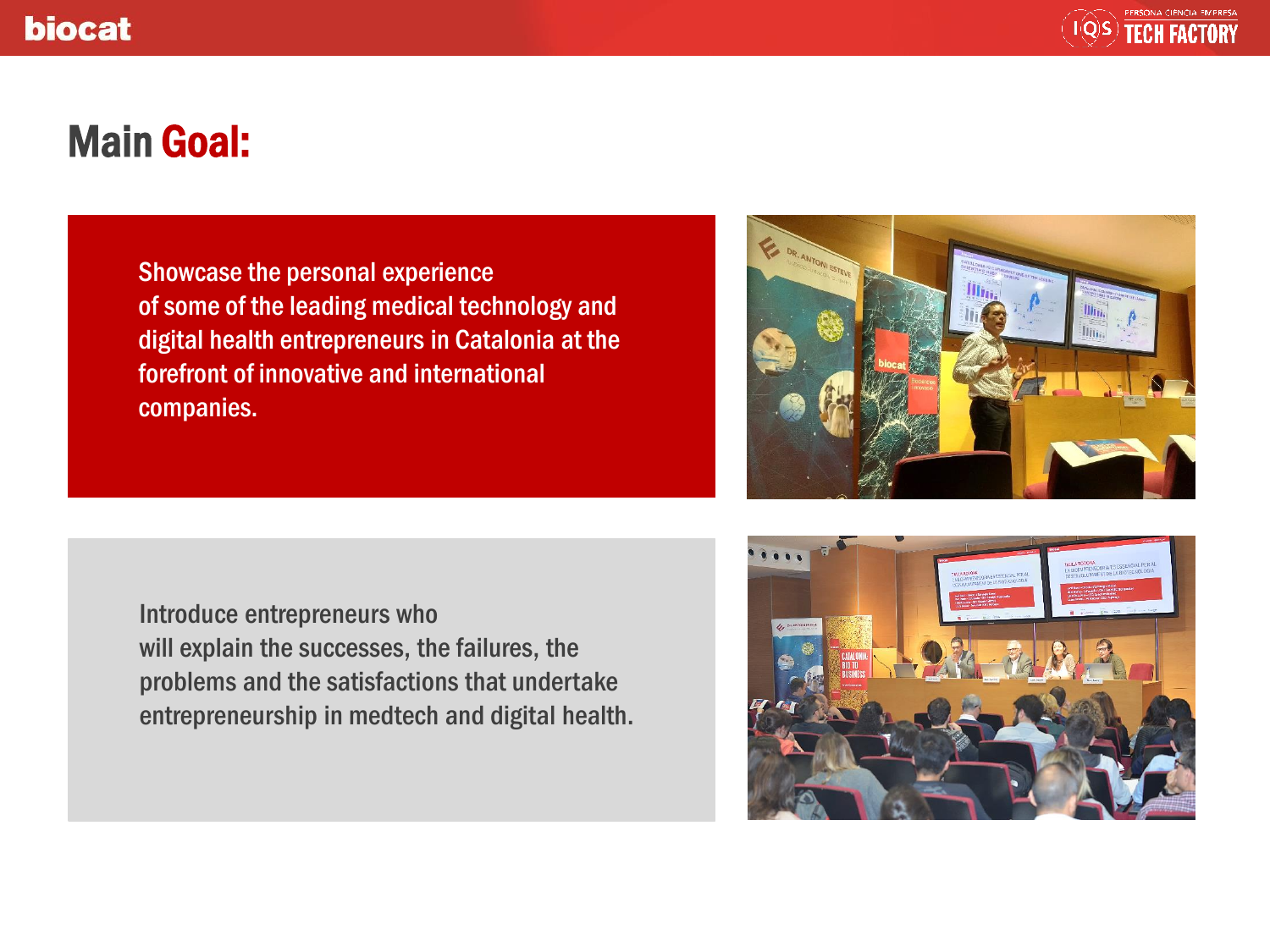

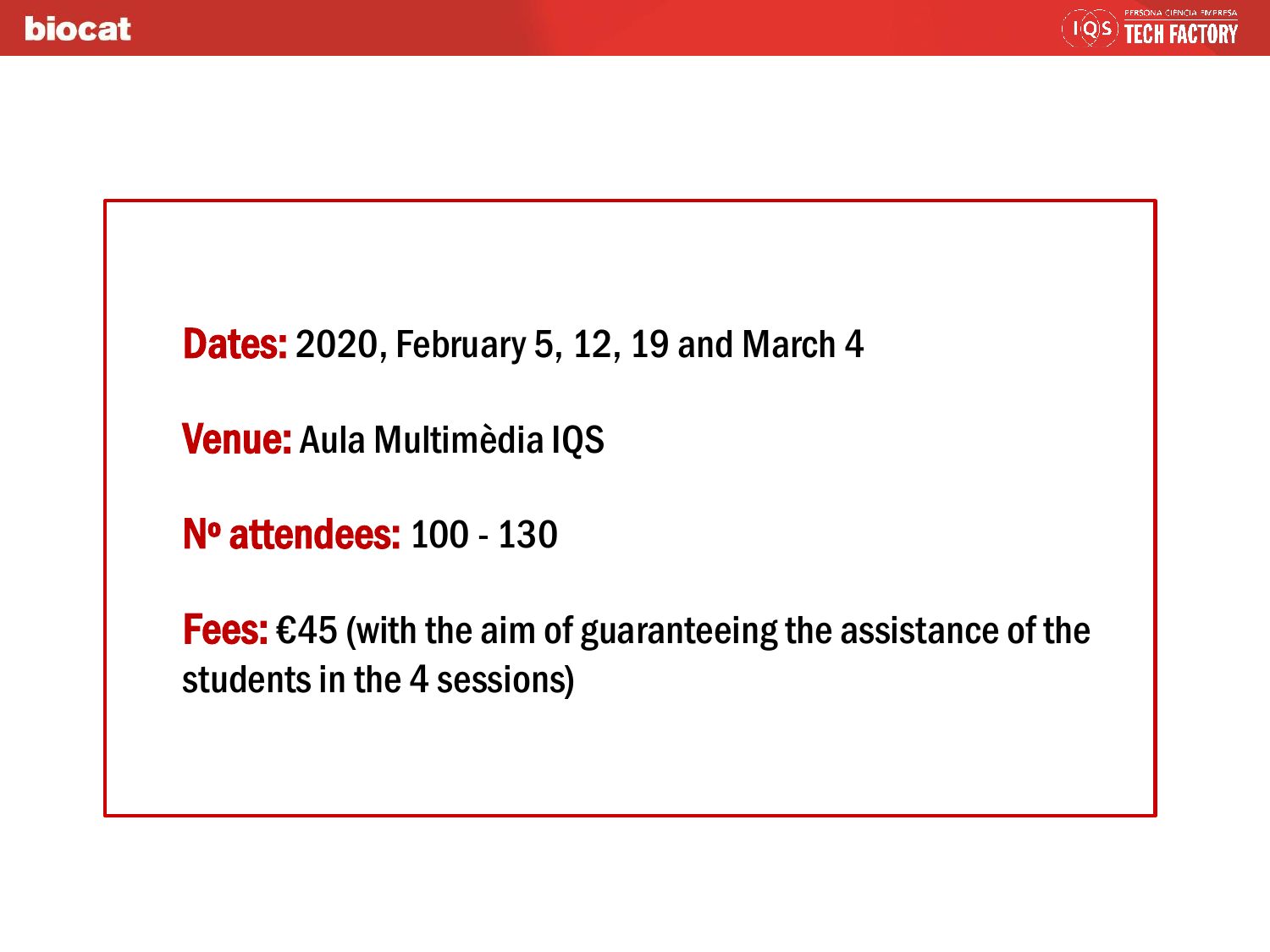### MEDTECH ENTREPRENEURSHIP: OVERVIEW/ NEW TRENDS/ MARKET POSITIONING 2020, FEBRUARY 5 (6:00 p.m. – 9:15 p.m.)

The participants will know how the entrepreneurial spirit has shaped the development of medical technology. They will learn to detect good ideas and when and why it is worthwhile to turn them into business. Attendees will know the main business models of the startup in medtech and how they have been evolving in recent years.

### 6:00 p.m. – 6:30 p.m. Registration and Welcome

- Jordi Naval, CEO Biocat
- 6:30 p.m. 6:55 p.m. Introduction
- Jordi Naval, CEO Biocat

#### 6:55 p.m. – 8:00 p.m. Presentation Program

- Frederich LLordachs, Cofounder and Partner Doctoralia
- Noemí Balà, Cofounder and CTO Aortyx
- Ignasi Costas, Partner Rosaud Costas Duran

#### 8:00 p.m. – 8:15 p. m. Roundtable

• Moderators: Jordi Naval, CEO Biocat and Oriol Pascual, Director IQS Tech **Factory** 

#### 8:15 p.m. – 8:25 p.m. Wrap up

• Oriol Pascual, Director IQS Tech Factory

8:25 p.m. – 9:15 p.m. Cocktail networking

### Jordi Naval



CEO **Biocat** 

### Oriol Pascual



**Director** IQS Tech Factory

### Frederic Llordachs



Cofounder and Partner Doctoralia

### Noemí Balà



Cofounder and CTO d'Aortyx

### Ignasi Costas



Partner Rosaud Costas Duran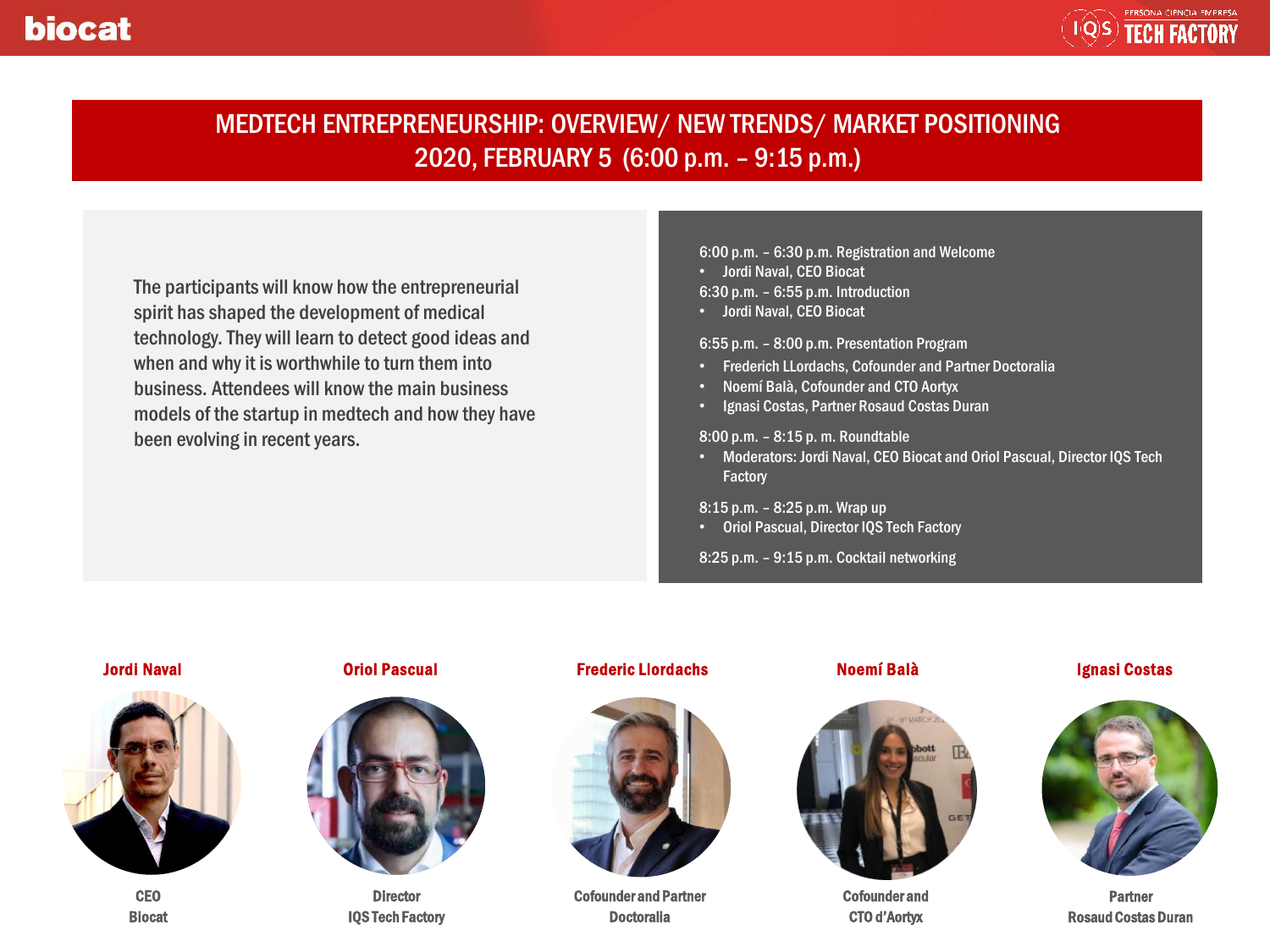

### ENTREPRENEURSHIP FROM CLINICAL NEED SESSION 1 2020, FEBRUARY 12 (6:00 p.m. – 9:15 p.m.)

When is it a good time to go on the adventure? When a scientific idea can become a business? How to put forward a successful strategy? How to focus on the first rounds of financing? How to advance the first years?

The participants will find answers to these questions with five entrepreneurs who know first-hand the initial stages of a start-up.

6:00 p.m. – 6:30 p.m. Registration and Welcome

• Jordi Naval, CEO Biocat

6:30 p.m. – 8:00 p.m. Presentation Program

- Dominique Monferrer, Associate Director Asphalion
- Helena Torras, Partner Director Paocapital
- Josep Gatell, Partner Swan Medical
- Markus Wilhelms, CEO and Cofounder Mowoot

8:00 p.m. – 8:15 p.m. Roundtable Moderators: Jordi Naval, CEO Biocat and Oriol Pascual, Director IQS Tech Factory

#### 8:15 p.m. – 8:25 p.m. Wrap up

• Oriol Pascual, Director IQS Tech Factory

8:25 p.m. – 9:15 p.m. Cocktail networking





CEO Biocat

### Oriol Pascual



**Director** IQS Tech Factory

# Dominique



Associate Director Asphalion

### Monferrer **Helena Torras**



Partner Director Paocapital



**Partner** Swan Medical

### Markus Wilhelms



CEO and Cofounder Mowoot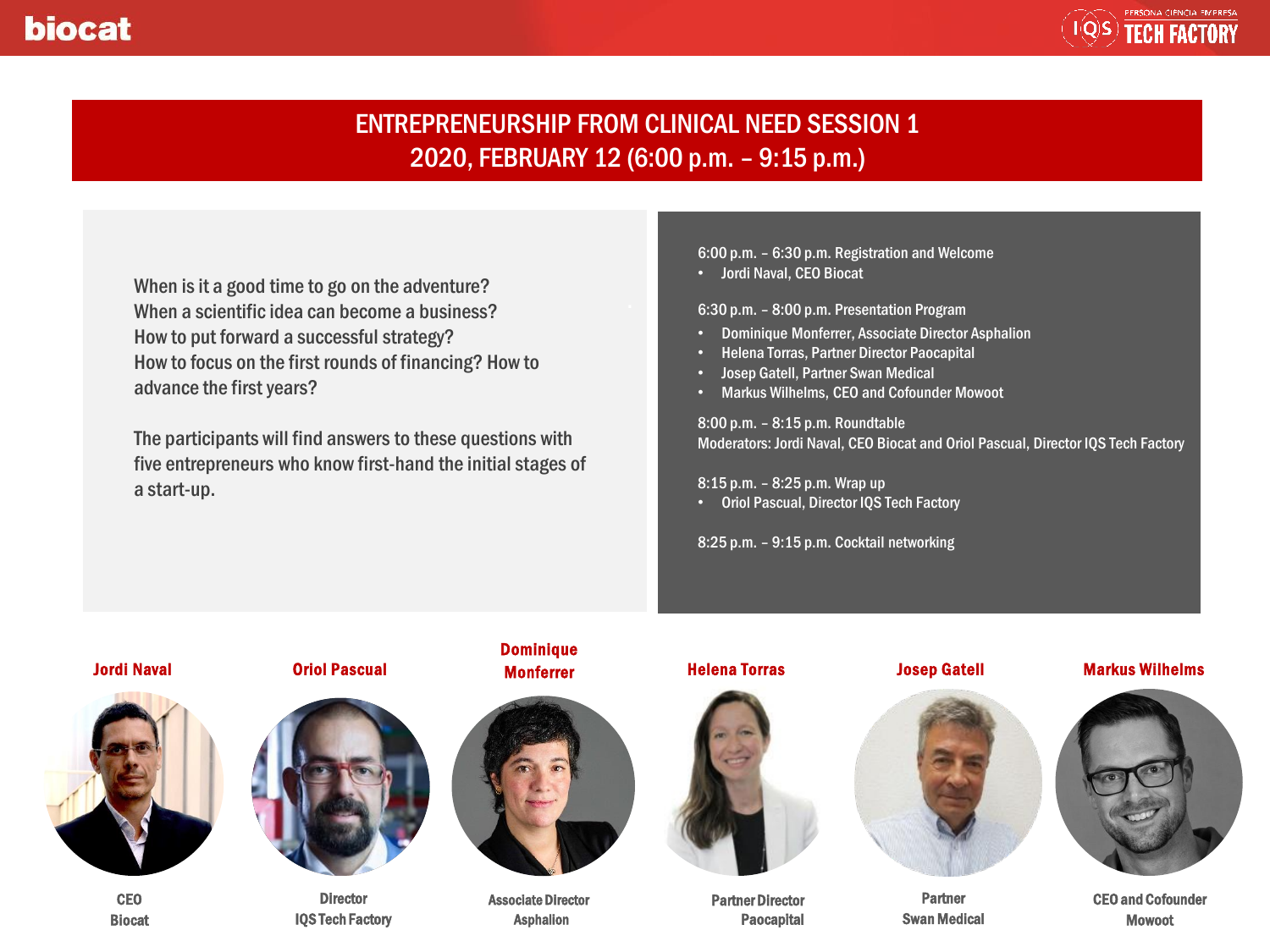

### ENTREPRENEURSHIP FROM CLINICAL NEED SESSION 1 2020, FEBRUARY 19 (6:00 p.m. – 9:15 p.m.)

When is it a good time to go on the adventure? When a scientific idea can become a business? How to put forward a successful strategy? How to focus on the first rounds of financing? How to advance the first years?

The participants will find answers to these questions with five entrepreneurs who know first-hand the initial stages of a start-up.

6:00 p.m. – 6:30 p.m. Registration and Welcome

• Jordi Naval, CEO Biocat

6:30 p.m. – 8:00 p.m. Presentation Program

- Sylvain Sachot, Investment Director Asabys Partners
- Judit Cubedo, Cofounder and CEO Glycardial Diagnostics
- Rosendo Garganta, CEO Devicare
- Alfons Carnicero, Cofounder and CEO ABLE

8:00 p.m. – 8:15 p.m. Roundtable

• Moderators: Jordi Naval, CEO Biocat and Oriol Pascual, Director IQS Tech **Factory** 

8:15 p.m. –8:25 p.m. Wrap up

• Oriol Pascual, Director IQS Tech Factory

8:25 p.m. – 9:15 p.m. Cocktail networking





CEO Biocat



**Director** IQS Tech Factory





Investment Director Asabys Partners

### Sylvain Sachot Judit Cubedo



Cofounder and CEO Glycardial Diagnostics



### Alfons Carnicero



CEO Devicare



Confounder and CEO ABLE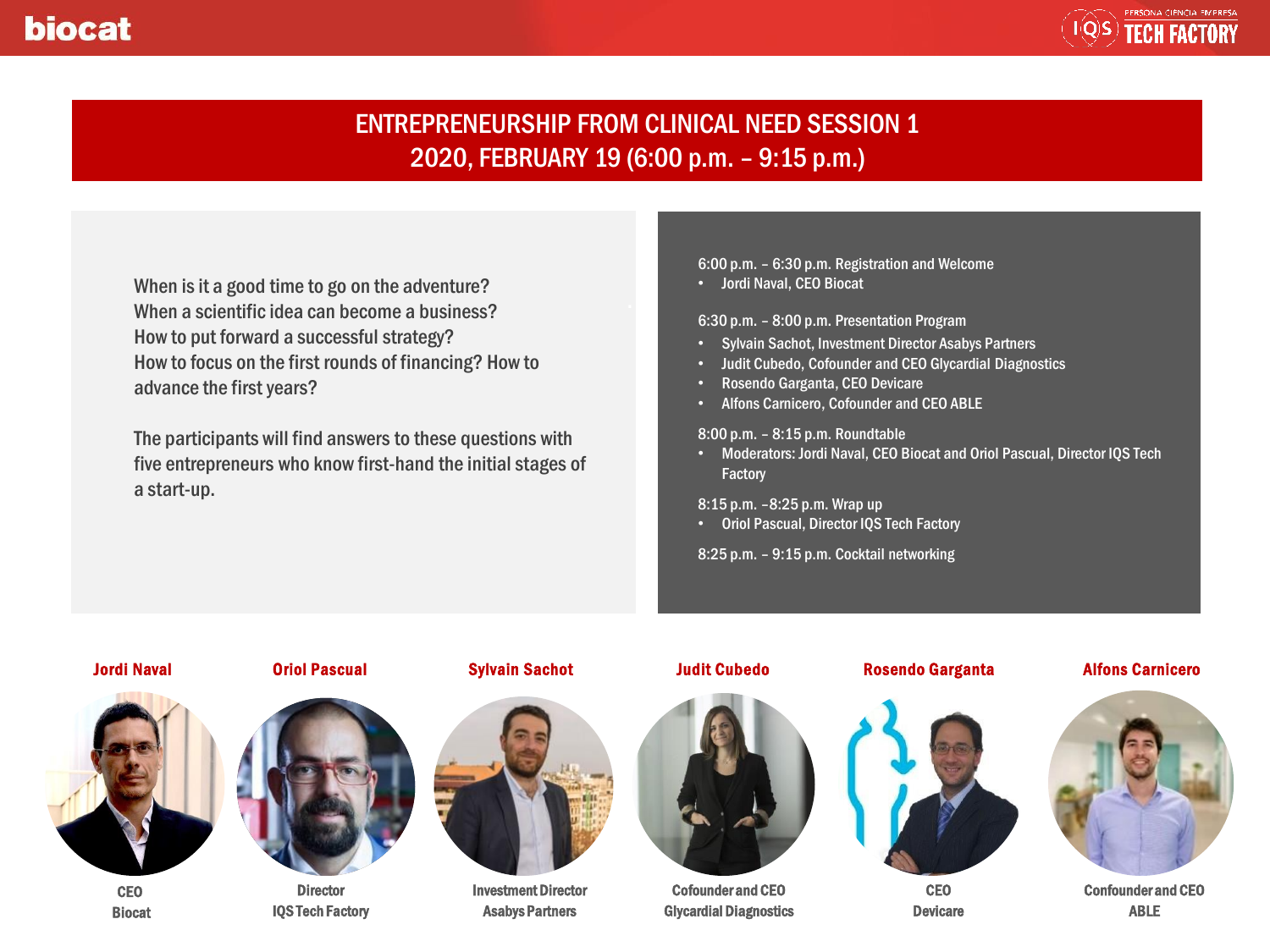

### FROM THE TECHNOLOGICAL IDEA TO THE INVESTMENT 2020, MARCH 4 (6:00 p.m.– 9:15 p.m.)

The medtech company is an instrument that allows to advance a technology and transfer it to the market.

Along the way, different types of partners appear that accompany the project during a period of time. This session shows how to align the interests of all the travel companions in order to be a successful business and technological project.

6:00 p.m. – 6:30 p.m. Registration and Welcome

6:30 p.m. – 8:00 p.m. Presentation Program

- Gustavo Fuster, European and Spanish Patent Attorney Hoffmann Eitle
- Jaume Amat, CEO Rob Surgical

8:00 p.m. – 8:15 p.m- Roundtable

• Moderators: Jordi Naval, CEO Biocat and Oriol Pascual, Director IQS Tech **Factory** 

8:15 p.m. – 8:25 p.m. Wrap up

• Oriol Pascual, Director IQS Tech Factory

8:25 p.m.– 9:15 p. m. Cocktail networking





CEO Biocat





**Director** IQS Tech Factory

### Gustavo Fuster



European and Spanish Patent Attorney Hoffmann

### Jaume Amat



CEO Rob Surgical& President CataloniaBio& HealthTech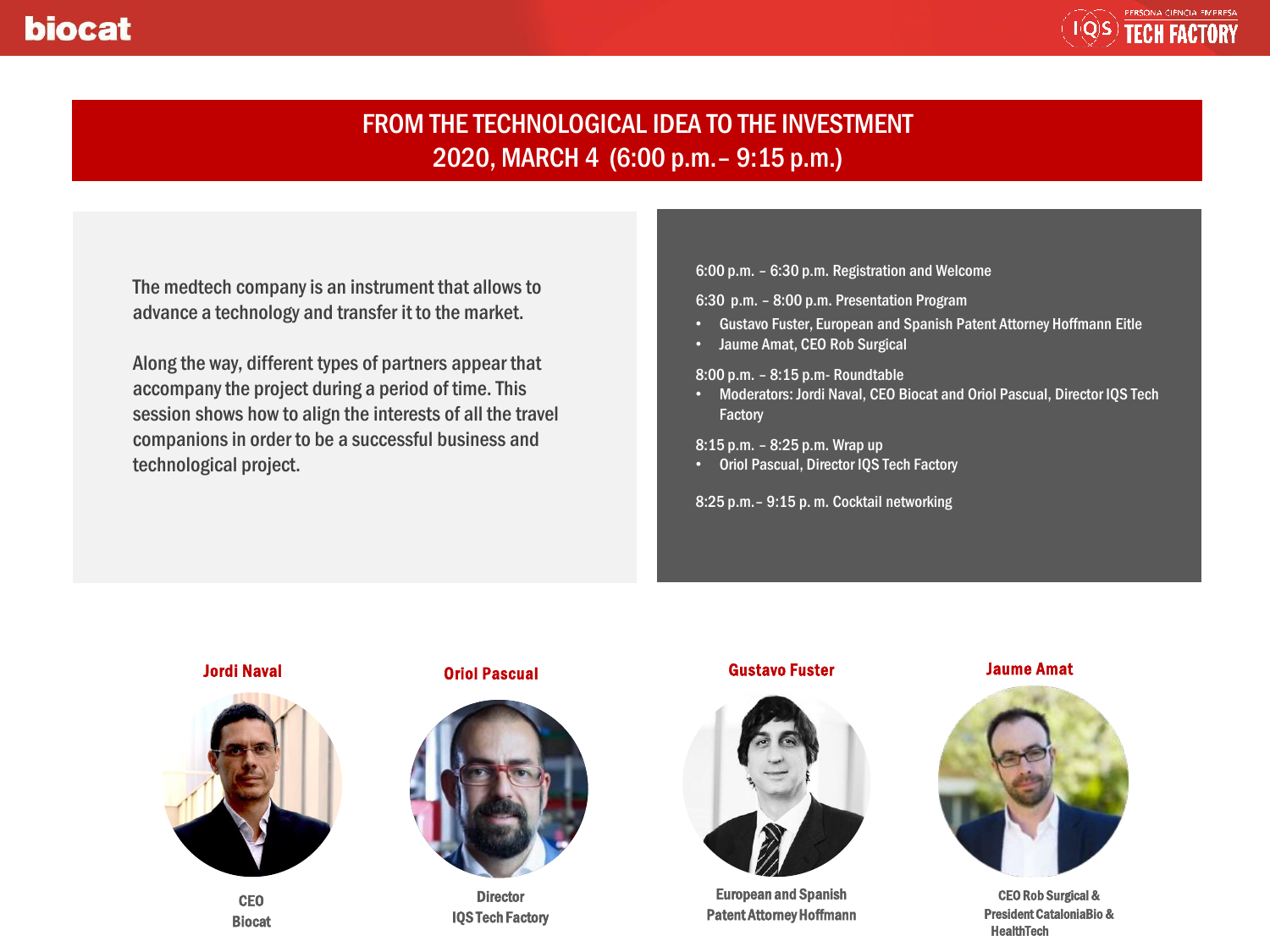## **biocat**



## Organizers:



Collaborators:



# Presenting Companies:



# With support from: